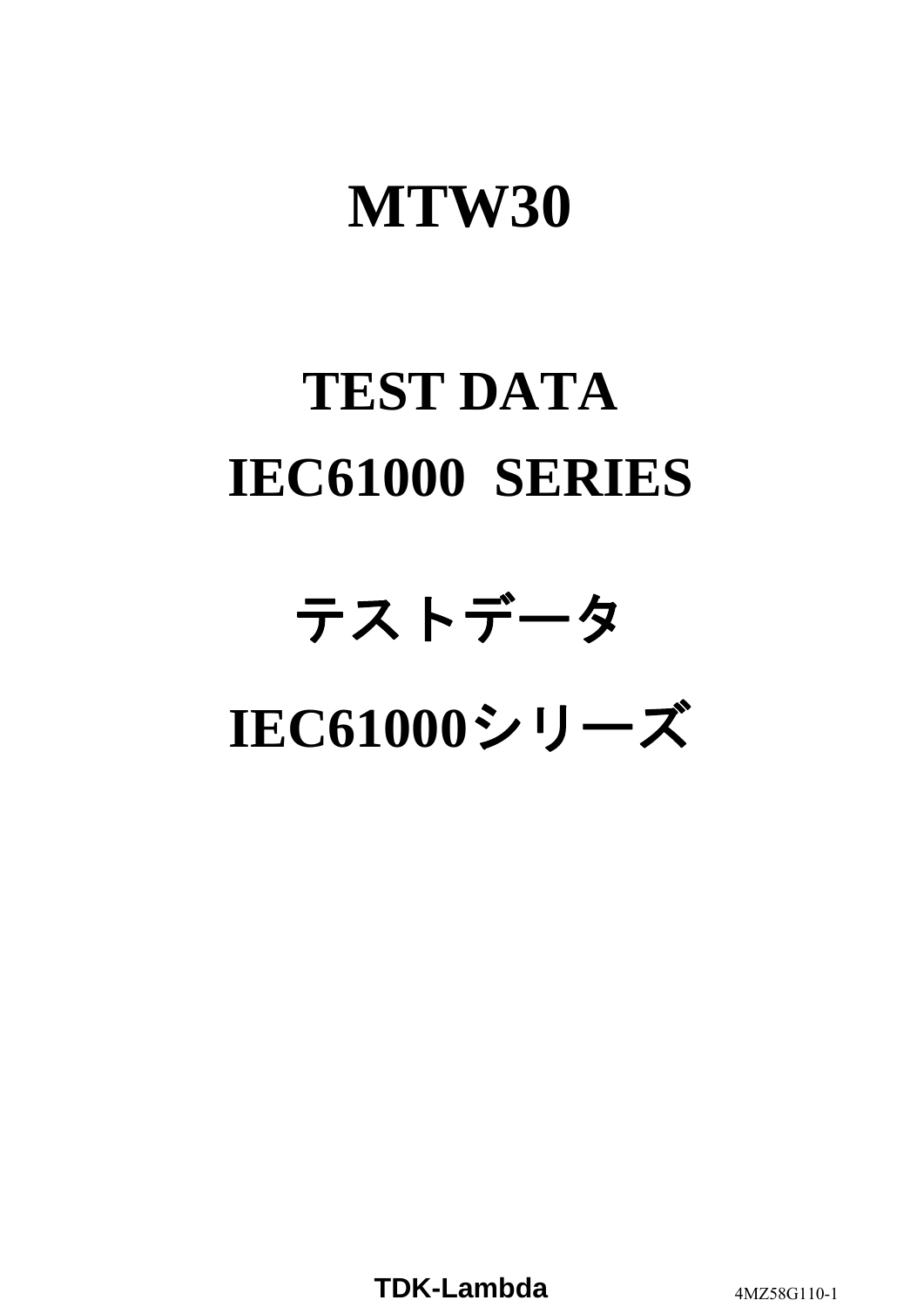#### **MTW30**

#### **I N D E X**

| 1.静電気放電イミュニティ試験<br>Electrostatic Discharge Immunity Test (IEC61000-4-2)                                                                    |  |
|--------------------------------------------------------------------------------------------------------------------------------------------|--|
| 2. 放射性無線周波数電磁界イミュニティ試験 ································ R-2<br>Radiated Radio-Frequency Electromagnetic Field Immunity Test (IEC61000-4-3) |  |
| $\cdots$ R-3<br>3.電気的ファーストトランジェントバーストイミュニティ試験<br>Electrical Fast Transient / Burst Immunity Test (IEC61000-4-4)                            |  |
| 4.サージイミュニティ試験<br>Surge Immunity Test (IEC61000-4-5)                                                                                        |  |
| $R-5$<br>5.伝導性無線周波数電磁界イミュニティ試験<br>Conducted Disturbances Induced by<br>Radio-Frequency Field Immunity Test (IEC61000-4-6)                  |  |
| Power Frequency Magnetic Field Immunity Test (IEC61000-4-8)                                                                                |  |
| Voltage Dips, Short Interruptions Immunity Test (IEC61000-4-11)                                                                            |  |

使用記号 Terminology used

| FG           | . | フレームグラウンド Frame GND    |            |
|--------------|---|------------------------|------------|
| Н.           | . | ライブライン                 | Live line  |
| <sup>N</sup> | . | ニュートラルライン Neutral line |            |
| $\pm$        | . | 接地                     | Earth      |
| $+V$         | . | +出力                    | $+$ Output |
| $-V$         | . | - 出力                   | - Output   |

※ 弊社標準測定条件における結果であり、参考値としてお考え願います。

Test results are reference data based on our standard measurement condition.

# **TDK-Lambda**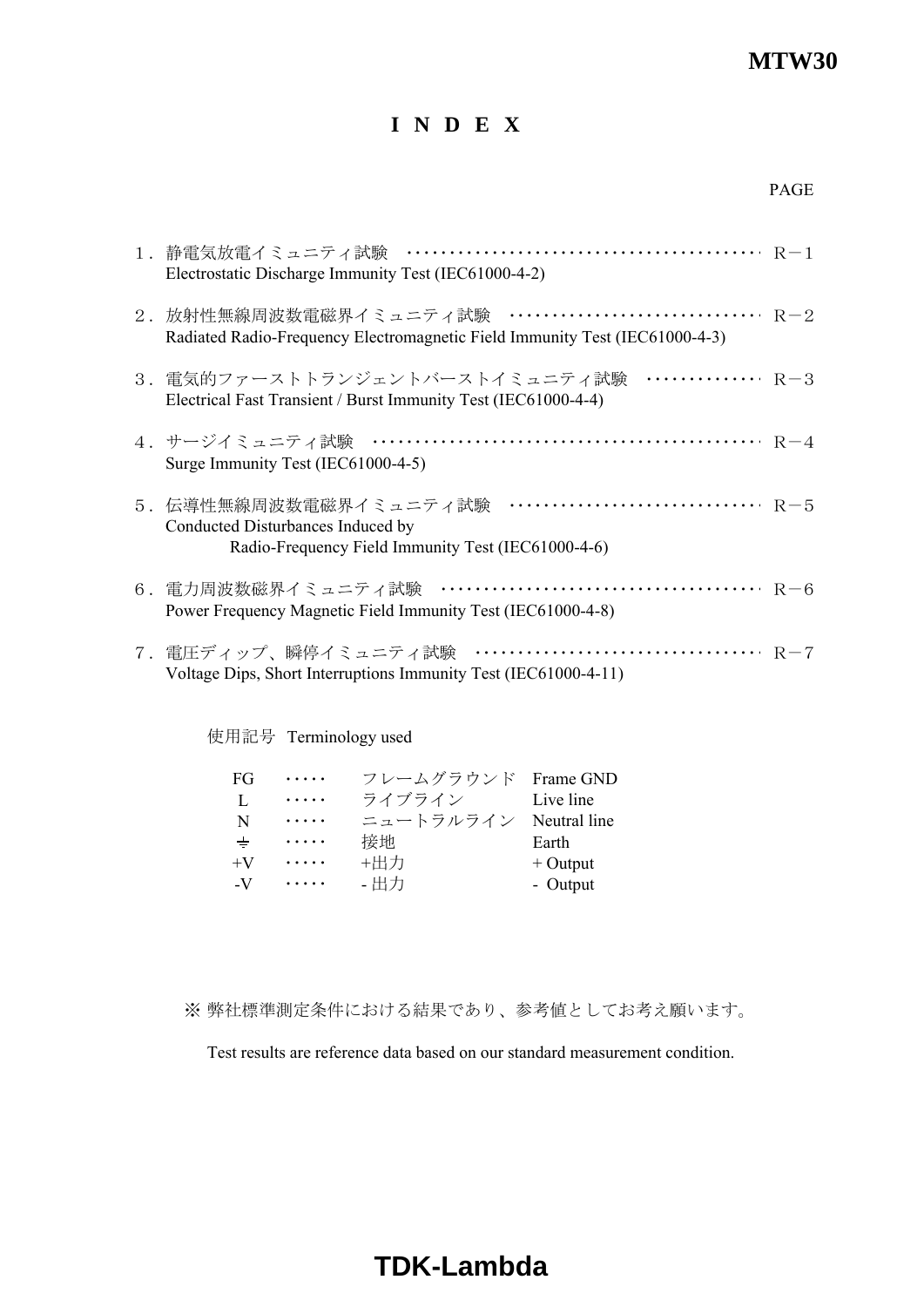### 1. 静電気放電イミュニティ試験

#### **Electrostatic Discharge Immunity Test (IEC61000-4-2)**

#### MODEL : MTW30

#### **(1)** 使用計測器 **Equipment Used**

| 静電気試験機               |                                    | :ESS-2000 (Noiseken) |
|----------------------|------------------------------------|----------------------|
|                      | Electro Static Discharge Simulator |                      |
| 放電抵抗                 | :330 $\Omega$                      | 静電容量: 150pF          |
| Discharge Resistance |                                    | Capacity             |

#### **(2)** 試験条件 **Test Conditions**

| ・入力電圧                      | $:100,230$ VAC  | ・出力電圧              | :定格          |
|----------------------------|-----------------|--------------------|--------------|
| Input Voltage              |                 | Output Voltage     | Rated        |
| ・出力電流                      | : Min, $100\%$  | ・極性                | $;+, -$      |
| <b>Output Current</b>      |                 | Polarity           |              |
| ・試験回数                      | : $10\Box$      | ・放電間隔              | :>1秒         |
| Number of Tests            | 10 times        | Discharge Interval | $>1$ seconds |
| ・周囲温度                      | :25 $\degree$ C |                    |              |
| <b>Ambient Temperature</b> |                 |                    |              |

#### **(3)** 試験方法及び印加箇所 **Test Method and Device Test Point**

Contact Discharge FG , Screw

 接触放電 :FG、供試体ネジ部 気中放電 :入出力端子(L, N, +V, -V) Air Discharge Input and Output terminal  $(L, N, +V, -V)$ 



#### **(4)** 判定条件 **Acceptable Conditions**

- 1. 入力再投入を必要とする一時的な機能低下のない事 Must not have temporary function degradation that requires input restart.
- 2. 試験後の出力電圧は初期値から変動していない事

The output voltage must be within the regulation of specification after the test.

3. 発煙・発火のない事

Smoke and fire are not allowed.

#### **(5)** 試験結果 **Test Result**

| <b>Mr. Andrew Address Andrew</b> |             |                         |                   |             |                         |
|----------------------------------|-------------|-------------------------|-------------------|-------------|-------------------------|
| Contact Discharge (kV)           |             | MTW30-51212 MTW30-51515 | Air Discharge(kV) |             | MTW30-51212 MTW30-51515 |
|                                  | <b>PASS</b> | <b>PASS</b>             |                   | <b>PASS</b> | <b>PASS</b>             |
|                                  | <b>PASS</b> | <b>PASS</b>             |                   | <b>PASS</b> | <b>PASS</b>             |
|                                  | <b>PASS</b> | <b>PASS</b>             |                   | <b>PASS</b> | <b>PASS</b>             |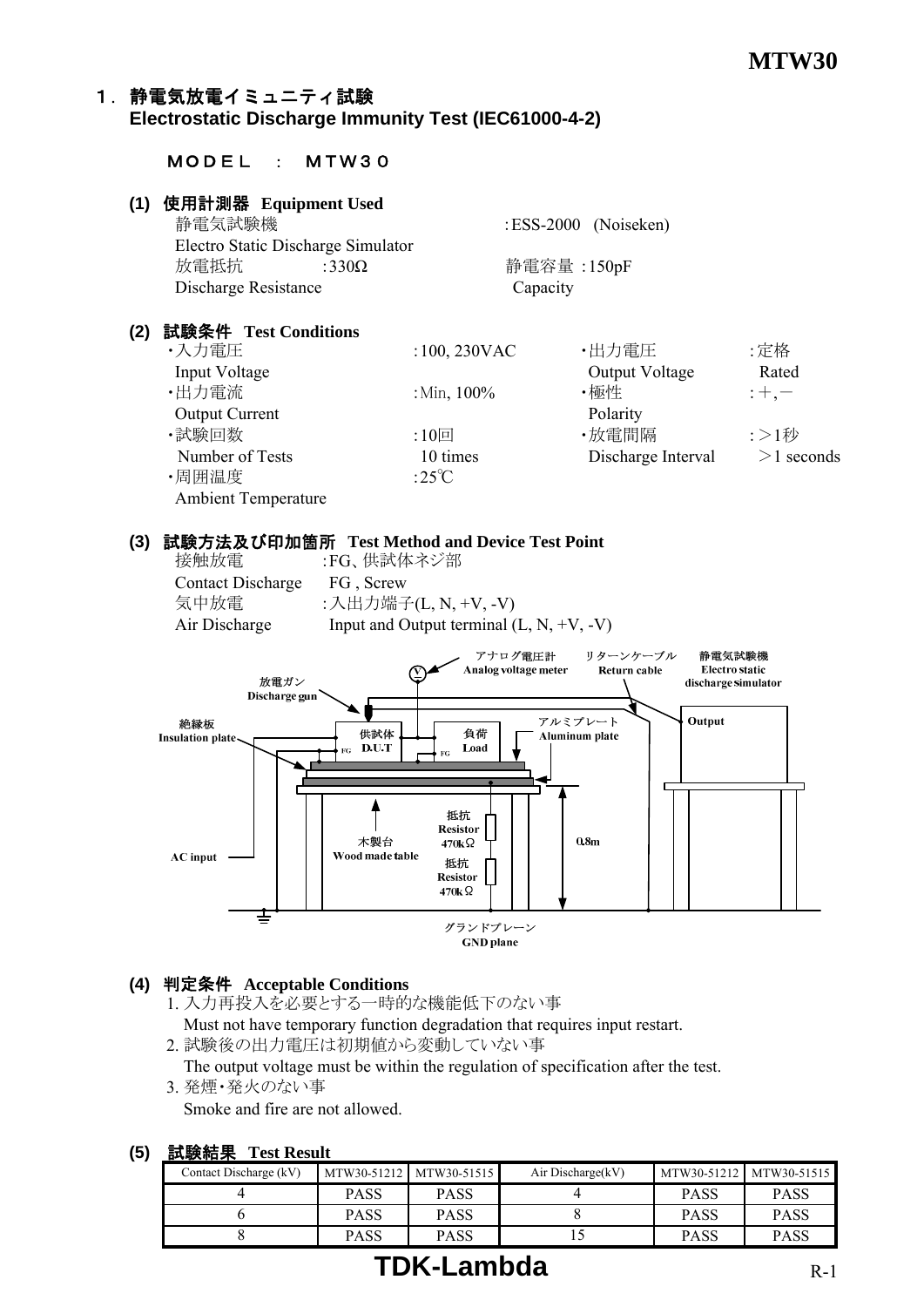:AS0104-55/55 (Milmega)

 $2117$  (ETG  $\vec{x}$ )  $\vec{y}$ 

Anechoic material to reduce floor reflections

#### 2. 放射性無線周波数電磁界イミュニティ試験 **Radiated Radio-Frequency Electromagnetic Field Immunity Test (IEC61000-4-3)**

| MODEL : MTW30                      |  |  |
|------------------------------------|--|--|
| 4\ /士[四品_2010.020 m · · · · / TT 1 |  |  |

**(1)** 使用計測器 **Equipment Used** シグナルジェネレータ Signal Generator :N5181A (Agilent) パワーアンプシステム Power Amplifier System :CBA 1G-250 (Teseq)

電界センサ Electric Field Sensor :HI-6005 (Holaday) バイログアンテナ Bilog Antenna :VULP9118E (Schwarzbeck)

|     |                       |                                                          | $: 311 / (E1S)$ Lindgren)  |                  |
|-----|-----------------------|----------------------------------------------------------|----------------------------|------------------|
| (2) | 試験条件 Test Conditions  |                                                          |                            |                  |
|     | ・入力電圧                 | $:100,230$ VAC                                           | ・出力電圧                      | :定格              |
|     | <b>Input Voltage</b>  |                                                          | Output Voltage             | Rated            |
|     | ・出力電流                 | : Min, $100\%$                                           | ・振幅変調                      | $:80\%$ , 1 kHz  |
|     | <b>Output Current</b> |                                                          | Amplitude Modulated        |                  |
|     | ・偏波                   | :水平、垂直                                                   | ・周囲温度                      | :25 $\mathrm{C}$ |
|     | Wave Angle            | Horizontal and Vertical                                  | <b>Ambient Temperature</b> |                  |
|     |                       | ・スイープコンディション :1.0%ステップ、0.5秒保持                            | ・距離                        | :3.0m            |
|     | Sweep Condition       | $1.0\%$ step up, 0.5 seconds hold                        | Distance                   |                  |
|     | ・試験方向                 | :上下、左右、前後                                                |                            |                  |
|     | Test Angle            | Top/Bottom, Both Sides, Front/Back                       |                            |                  |
|     | ・電磁界周波数               | :80 $\sim$ 1000MHz, 1.4 $\sim$ 2.0GHz, 2.0 $\sim$ 2.7GHz |                            |                  |

Electromagnetic Frequency

#### **(3)** 試験方法 **Test Method**



#### **(4)** 判定条件 **Acceptable Conditions**

- 1. 試験中、5%を超える出力電圧の変動のない事 The regulation of output voltage must not exceed 5% of initial value during test.
- 2. 試験後の出力電圧は初期値から変動していない事 The output voltage must be within the regulation of specification after the test.
- 3 発煙・発火のない事

Smoke and fire are not allowed.

| 試験結果<br>(5) | <b>Test Result</b> |
|-------------|--------------------|
|-------------|--------------------|

| .                              |                           |             |  |  |
|--------------------------------|---------------------------|-------------|--|--|
| Radiation Field Strength (V/m) | Electromagnetic Frequency | MTW30-51212 |  |  |
|                                | $2.0 \sim 2.7$ GHz        | <b>PASS</b> |  |  |
|                                | $1.4\sim2.0$ GHz          | <b>PASS</b> |  |  |
|                                | $80\sim1000$ MHz          | <b>PASS</b> |  |  |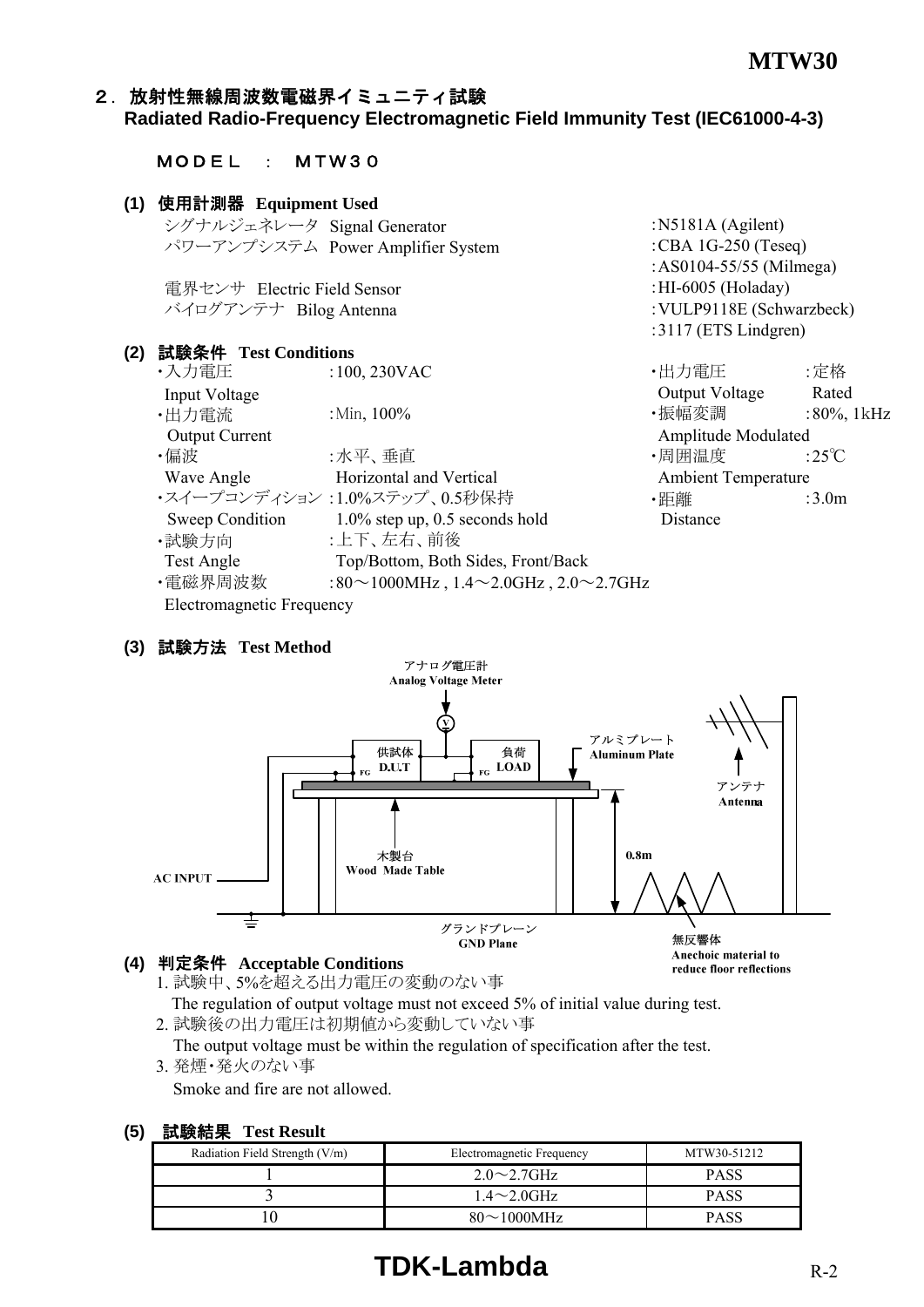#### 3.電気的ファーストトランジェントバーストイミュニティ試験 **Electrical Fast Transient / Burst Immunity Test (IEC61000-4-4)**

#### MODEL : MTW30

#### **(1)** 使用計測器 **Equipment Used**

EFT/B発生器 :FNS-AX II (Noiseken) EFT/B Generator

#### **(2)** 試験条件 **Test Conditions**

| ・入力電圧                 | :100, 230VAC   | ・出力電圧                      | :定格       |
|-----------------------|----------------|----------------------------|-----------|
| Input Voltage         |                | Output Voltage             | Rated     |
| ·出力電流                 | : Min, $100\%$ | ・試験時間                      | :1分間      |
| <b>Output Current</b> |                | <b>Test Time</b>           | 1 minutes |
| ・極性                   | $;+, -$        | ・周囲温度                      | :25°C     |
| Polarity              |                | <b>Ambient Temperature</b> |           |
| ・試験回数                 | :3回            | ・パルス周波数                    | :5 $kHz$  |
| Number of Tests       | 3 times        | Pulse Frequency            |           |
| ・バースト期間               | $:15$ msec     | ・パルス個数                     | $:75$ pcs |
| <b>Burst Time</b>     |                | Number of Pulse            |           |
| ・バースト周期               | :300 msec      |                            |           |
| <b>Burst Cycle</b>    |                |                            |           |

#### **(3)** 試験方法及び印加箇所 **Test Method and Device Test Point**

(N, L, FG), (+V, -V)に印加 Apply to  $(N, L, FG)$ ,  $(+V, -V)$ .



#### **(4)** 判定条件 **Acceptable Conditions**

- 1. 入力再投入を必要とする一時的な機能低下のない事 Must not have temporary function degradation that requires input restart.
- 2. 試験後の出力電圧は初期値から変動していない事
- The output voltage must be within the regulation of specification after the test. 3. 発煙・発火のない事

Smoke and fire are not allowed.

| 訊駅和米 I est Result |             |             |  |  |  |  |
|-------------------|-------------|-------------|--|--|--|--|
| Test Voltage (kV) | MTW30-51212 | MTW30-51515 |  |  |  |  |
|                   | <b>PASS</b> | <b>PASS</b> |  |  |  |  |
|                   | <b>PASS</b> | <b>PASS</b> |  |  |  |  |
|                   | <b>PASS</b> | <b>PASS</b> |  |  |  |  |

#### **(5)** 試験結果 **Test Result**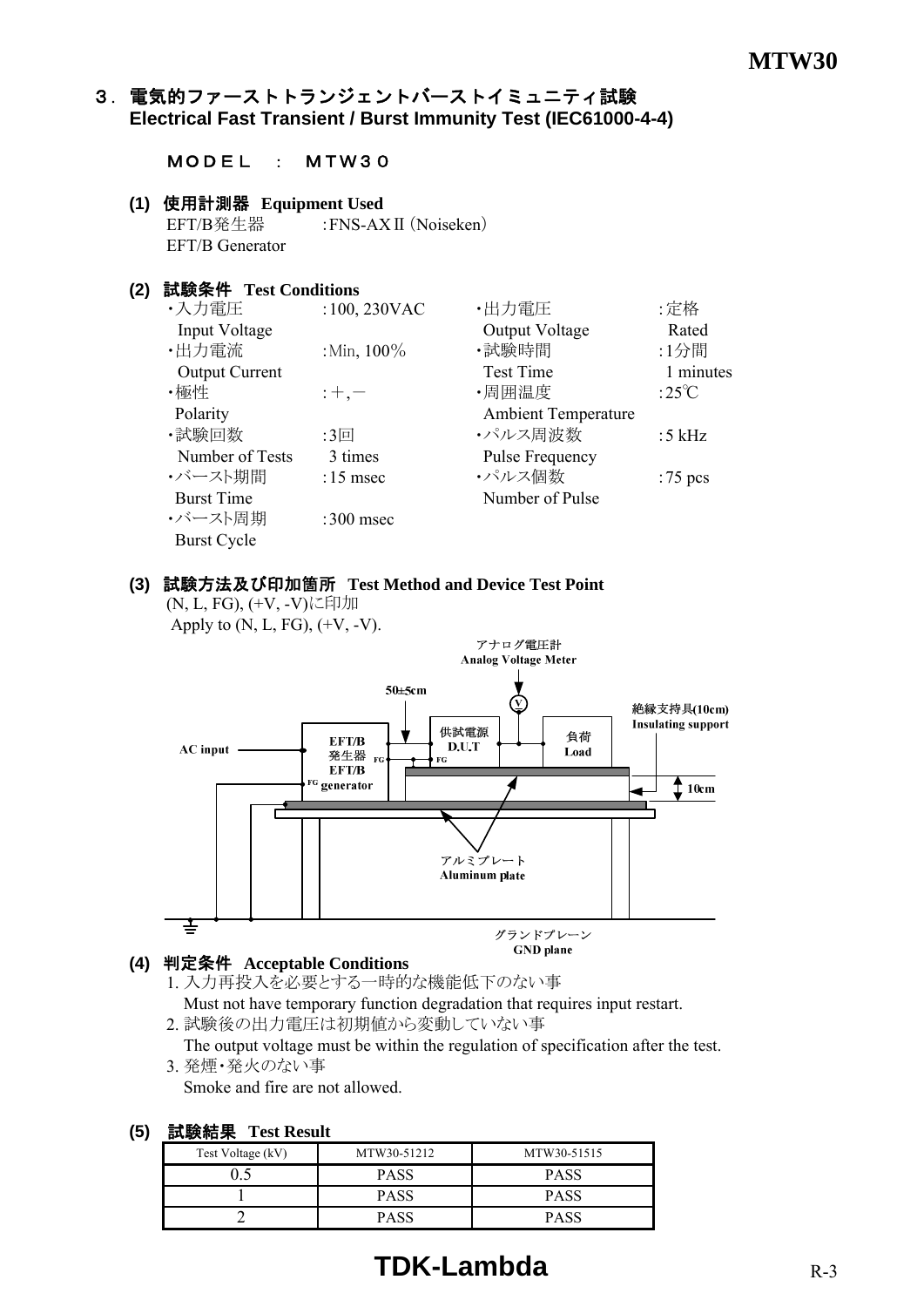#### 4.サージイミュニティ試験 **Surge Immunity Test (IEC61000-4-5)**

#### MODEL : MTW30

#### **(1)** 使用計測器 **Equipment Used** サージ発生器 :LSS-15AX (Noiseken) Surge Generator 結合インピーダンス :コモン 12Ω 結合コンデンサ :コモン 9μF Coupling Impedance Common Coupling Capacitance Common  $2\Omega$  20 20  $2\Omega$  20  $2\Omega$   $2\Omega$   $2\Omega$   $2\Omega$   $2\Omega$   $2\Omega$   $2\Omega$   $2\Omega$   $2\Omega$   $2\Omega$   $2\Omega$   $2\Omega$   $2\Omega$   $2\Omega$   $2\Omega$   $2\Omega$   $2\Omega$   $2\Omega$   $2\Omega$   $2\Omega$   $2\Omega$   $2\Omega$   $2\Omega$   $2\Omega$  Normal Normal Normal Normal Normal Normal Normal Normal Normal Normal Normal Normal Normal Normal Normal Normal Normal Normal Normal Normal Normal Normal Normal Normal Normal Normal Normal Normal Normal Normal Normal Norma **(2)** 試験条件 **Test Conditions** •入力電圧 :100,230VAC •出力電圧 :定格 Input Voltage **Containers** Cutton Cutton Cutton Cutton Cutton Cutton Cutton Cutton Cutton Cutton Cutton Cutton Cutton Cutton Cutton Cutton Cutton Cutton Cutton Cutton Cutton Cutton Cutton Cutton Cutton Cutton Cutton Cutton •出力電流 :Min, 100% ・試験回数 :5回 Output Current Number of Tests 5 times ・極性 :+,- ・モード :コモン、ノーマル Polarity **Mode** Common and Normal Common and Normal ・位相  $:0, 90$  deg  $\qquad \qquad$  ・周囲温度  $:25^{\circ}\text{C}$ Phase Ambient Temperature **(3)** 試験方法及び印加箇所 **Test Method and Device Test Point**

コモンモード (N-FG, L-FG) 及びノーマルモード (N-L) に印加

Apply to Common mode (N-FG, L-FG) and Normal mode (N-L).



#### **(4)** 判定条件 **Acceptable Conditions**

- 1. 入力再投入を必要とする一時的な機能低下のない事
- Must not have temporary function degradation that requires input restart.

2. 試験後の出力電圧は初期値から変動していない事

 The output voltage must be within the regulation of specification after the test. 3. 発煙・発火のない事

Smoke and fire are not allowed.

| .      |                   |             |                   |             |  |
|--------|-------------------|-------------|-------------------|-------------|--|
| Common |                   |             | Normal            |             |  |
|        | Test Voltage (kV) | MTW30-51212 | Test Voltage (kV) | MTW30-51212 |  |
|        |                   | <b>PASS</b> | 0.5               | <b>PASS</b> |  |
|        |                   | <b>PASS</b> |                   | <b>PASS</b> |  |
|        |                   | <b>PASS</b> |                   | <b>PASS</b> |  |
|        |                   | <b>PASS</b> |                   |             |  |

#### **(5)** 試験結果 **Test Result**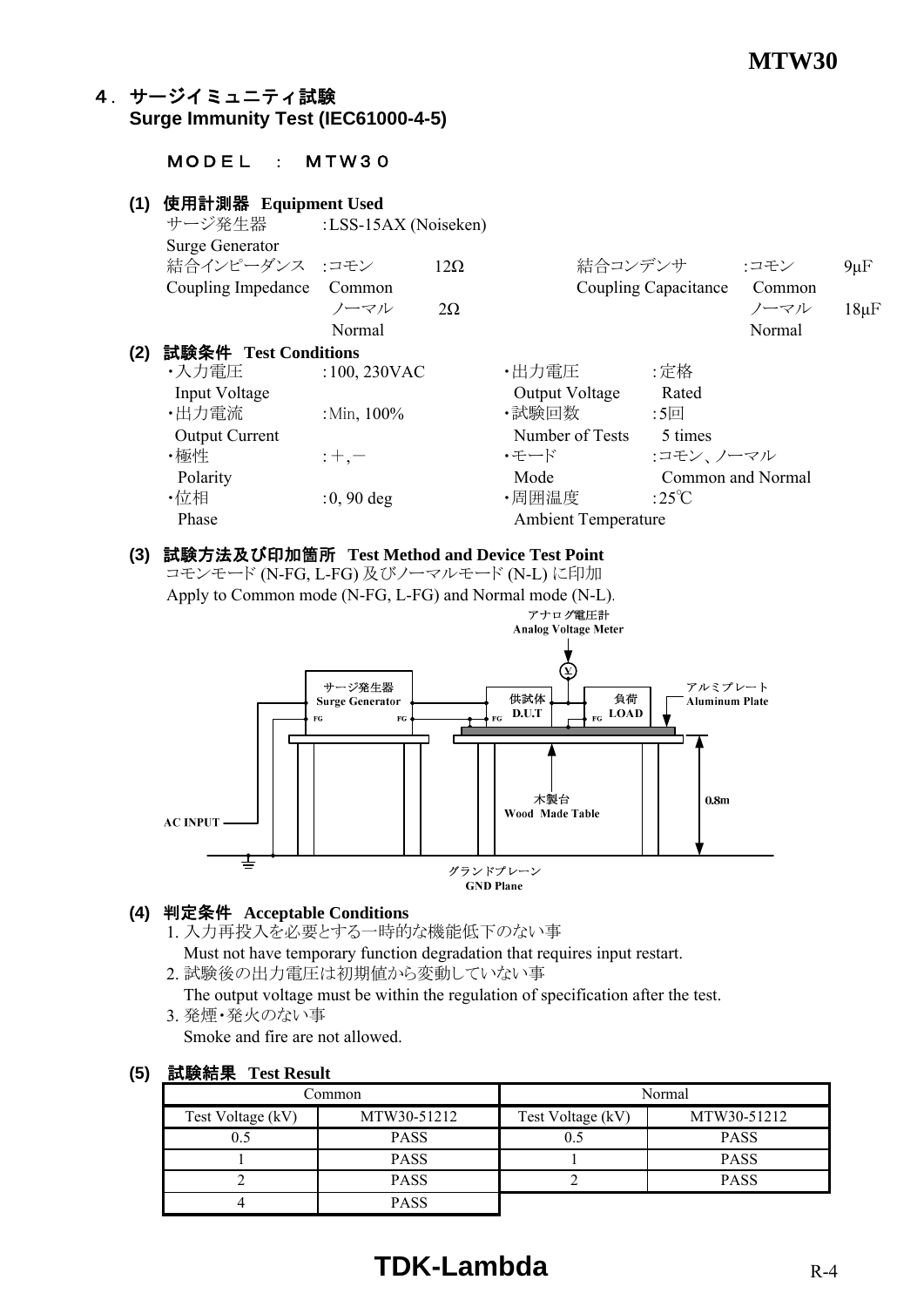#### 5. 伝導性無線周波数電磁界イミュニティ試験 **Conducted Disturbances Induced by Radio-Frequency Field Immunity Test (IEC61000-4-6)**

| 使用計測器 Equipment Used<br>(1)         |                  |                                     |                      |
|-------------------------------------|------------------|-------------------------------------|----------------------|
| RF パワーアンプ                           |                  | : $CBA230M-08D$ (Teseq)             |                      |
| RF Power Amplifier                  |                  |                                     |                      |
| シグナルジェネレータ                          |                  | : $N5181A$ (Agilent)                |                      |
| Signal Generator                    |                  |                                     |                      |
| 結合/減結合ネットワーク(CDN1)                  |                  | : TCDN-801-M2-16 (TOYO Corporation) |                      |
| Coupling De-Coupling Network (CDN1) |                  |                                     |                      |
| 結合/減結合ネットワーク(CDN2)                  |                  | : TCDN-801-M3-16 (TOYO Corporation) |                      |
|                                     |                  |                                     |                      |
| Coupling De-Coupling Network (CDN2) |                  |                                     |                      |
|                                     |                  |                                     |                      |
| 試験条件 Test Conditions<br>(2)         |                  |                                     |                      |
| ·入力電圧                               | $:100,230$ VAC   | ・出力電圧                               | :定格                  |
| Input Voltage                       |                  | Output Voltage                      | Rated                |
| ・出力電流                               | : Min, $100\%$   | ・電磁界周波数                             | :150kHz $\sim$ 80MHz |
| <b>Output Current</b>               |                  | <b>Electromagnetic Frequency</b>    |                      |
| ・周囲温度                               | :25 $\degree$ C  |                                     |                      |
| <b>Ambient Temperature</b>          |                  |                                     |                      |
| ・スイープ・コンディション                       | :1.0%ステップ、0.5秒保持 |                                     |                      |

#### **(3)** 試験方法及び印加箇所 **Test Method and Device Test Point**

(N, L, FG), (+V, -V)に印加 Apply to  $(N, L, FG)$ ,  $(+V, -V)$ .



#### **(4)** 判定条件 **Acceptable Conditions**

1. 試験中、5%を超える出力電圧の変動のない事

 The regulation of output voltage must not exceed 5% of initial value during test. 2. 試験後の出力電圧は初期値から変動していない事

The output voltage must be within the regulation of specification after the test.

3. 発煙・発火のない事

Smoke and fire are not allowed.

| ---------         |             |  |  |
|-------------------|-------------|--|--|
| Voltage Level (V) | MTW30-51212 |  |  |
|                   | <b>PASS</b> |  |  |
|                   | <b>PASS</b> |  |  |
|                   | <b>PASS</b> |  |  |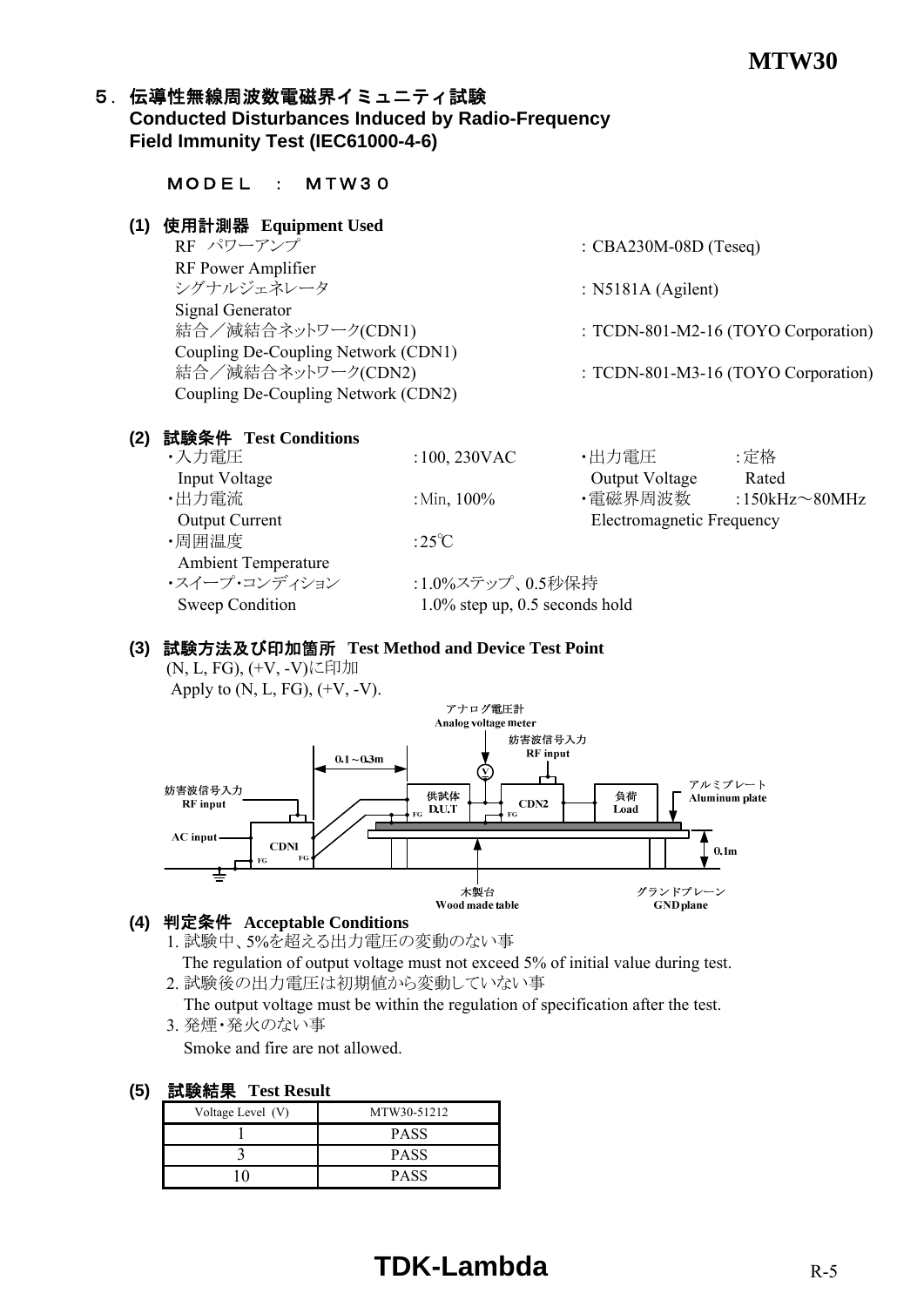#### 6.電力周波数磁界イミュニティ試験 **Power Frequency Magnetic Field Immunity Test (IEC61000-4-8)**

#### MODEL : MTW30

#### **(1)** 使用計測器 **Equipment Used**

ACパワーソース :AA2000XG(Takasago) AC Power Source ヘルムホルツコイル :HHS5215 (Spulen) Helmholts Coil

#### **(2)** 試験条件 **Test Conditions**

•入力電圧 :100, 230VAC · · 出力電圧 : 定格 Input Voltage Rated •出力電流 (  $\cdot$  :Min, 100% ) (  $\cdot$  - 印加磁界周波数 (  $\cdot$   $\cdot$  50Hz Output Current Magnetic Frequency •周囲温度  $:25^{\circ}\text{C}$   $\qquad \qquad$  •印加方向  $:X, Y, Z$ Ambient Temperature Direction ·試験時間 :10秒以上(各方向) Test Time More than 10 seconds (each direction)

#### **(3)** 試験方法 **Test Method**



#### **(4)** 判定条件 **Acceptable Conditions**

1. 試験中、5%を超える出力電圧の変動のない事

 The regulation of output voltage must not exceed 5% of initial value during test. 2. 試験後の出力電圧は初期値から変動していない事

The output voltage must be within the regulation of specification after the test.

3. 発煙・発火のない事

Smoke and fire are not allowed.

#### **(5)** 試験結果 **Test Result**

| Magnetic Field Strength $(A/m)$ | MTW30-51212 | MTW30-51515 |
|---------------------------------|-------------|-------------|
|                                 | <b>PASS</b> | <b>PASS</b> |
|                                 | <b>PASS</b> | <b>PASS</b> |
|                                 | <b>PASS</b> | <b>PASS</b> |
|                                 | <b>PASS</b> | <b>PASS</b> |